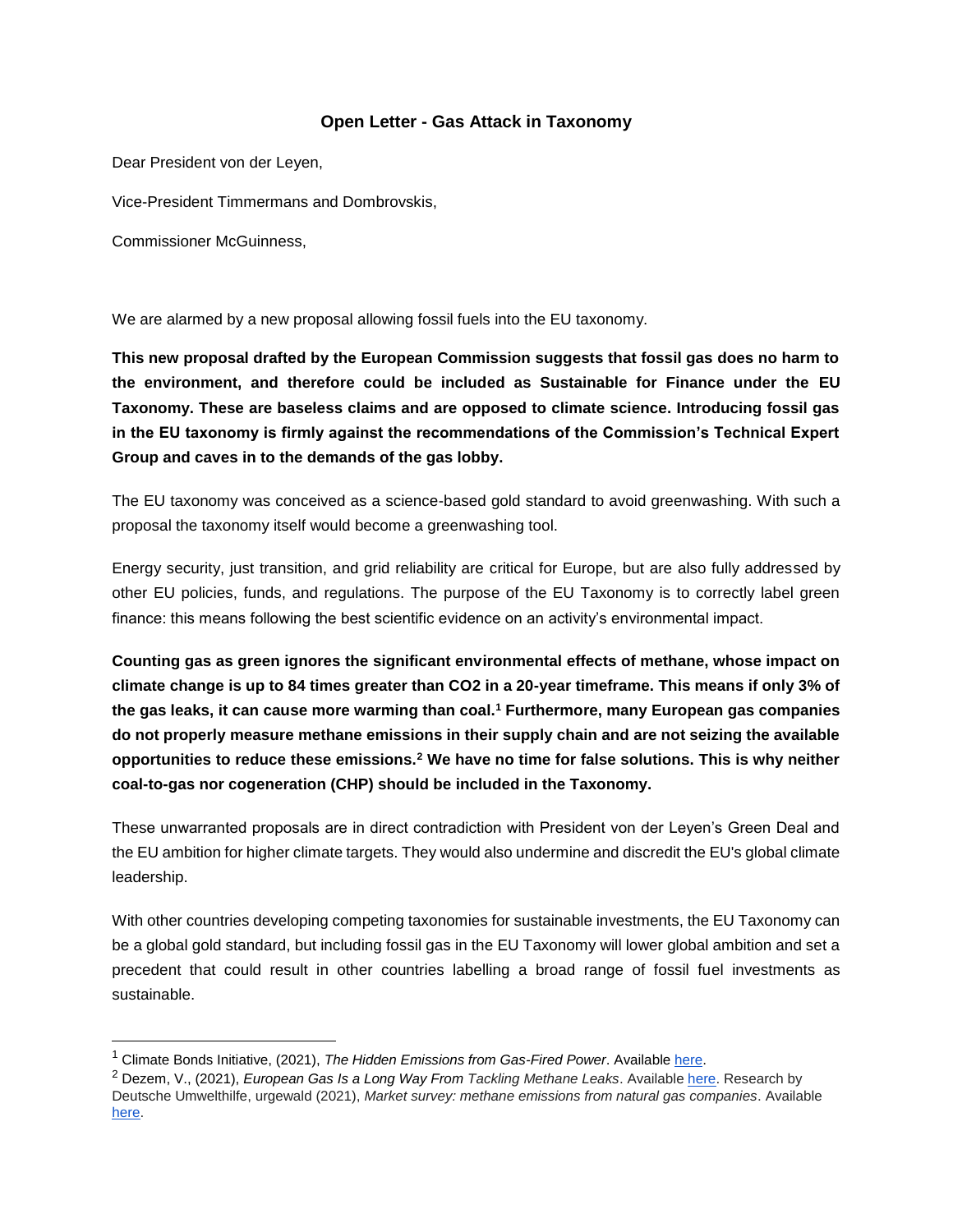**For all of the above reasons, these gas lobby-promoted proposals must not be countenanced.** For the EU Taxonomy to have any sustainable value, the Commission's Delegated Act must be consistent with the independent Technical Expert Group's science-based recommendations.

We urge you to reconsider this change in direction and reject the proposal. The undersigned remain ready to urgently exchange with you on this issue.

Yours sincerely,

### **Scientists:**

**Theodor Cojoianu**, Queen's University Belfast (GB) and University College Dublin,

**Andreas Hoepner**, University College Dublin (IE),

**Joeri Roeglj**, Imperial College London (GB) and International Institute for Applied Systems Analysis (AT),

**Fabiola Schneider**, University College Dublin (IE),

**Carol Adams**, Durham University Business School (GB),

**Stefano Battiston** , University of Zurich (CH) and University Ca' Foscari of Venice (IT),

**Monica Billio**, Università Ca' Foscari Venezia (IT),

**Timo Busch**, University of Hamburg (DE),

**Charles Cho**, York University (GB),

**Ceu Cortez**, University of Minho (PT),

**Fabrizio Ferraro**, IESE Business School (ES),

**Rajna Gibson Brandon**, University of Geneva (CH),

**Christian Klein**, University of Kassel (DE),

**Joanna Krasodomska**, Cracow University of Economics (PL),

**Gunnar Luderer**, Potsdam Institute for Climate Impact Research & Technical University of Berlin (DE),

**Giovanna Michelon**, University of Bristol (GB),

**Irene Monasterolo**, Vienna University of Economics and Business (AT),

**Cal Muckley**, University College Dublin (IE),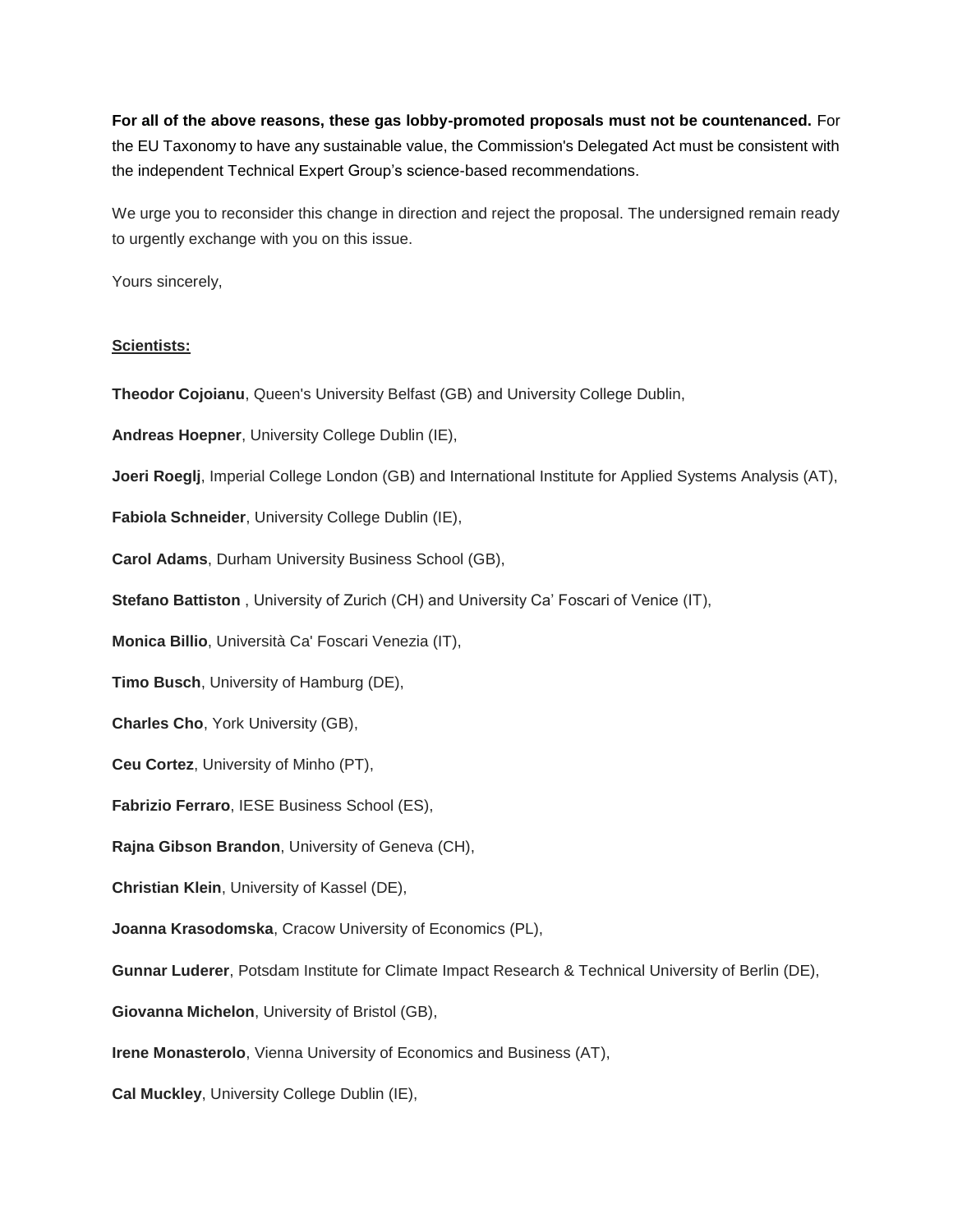**Vera Palea**, University of Torino (IT),

**Joana Portugal-Pereira**, Federal University of Rio de Janeiro (BR) and University of Lisbon (PT),

**Ellen Quigley**, Cambridge University (GB),

**Saphira Rekker**, University of Queensland (AU),

**Bill Rutherford**, Imperial College London (GB),

**Zacharias Sautner**, Frankfurt School of Finance & Management (DE),

**Michael Schmitt**, Heinrich-Heine-Universität Düsseldorf (DE),

**Florinda Silva**, University of Minho (PT),

**Vasile Alecsandru Strat** , Bucharest University of Economic Studies (RO),

**Andrew Vivian**, Loughborough University (UK),

**Dariusz Wójcik**, Oxford University (GB),

**Chendi Zhang**, University of Exeter (GB),

**Laura Antonaru**, Imperial College London, (UK),

**Francisco Ascui**, University of Edinburgh (GB) and University of Tasmania (AU),

**Guia Bianchi**, Sant'Anna School of Advanced Studies (IT),

**Giuliana Birindelli**, University of Chieti-Pescara (IT),

**Alexander Blasberg**, University of Duisburg-Essen (DE),

**Giulia Chersoni**, University of Turin (IT),

**Marius Claudy**, University College Dublin (IE),

**Sarah-Jane Cullinane**, Trinity College Dublin (IE),

**Sven De Causmaecker**, Imperial College London (GB),

**Sabine Dörry**, Luxembourg Institute of Socio-Economic Research (LU),

**Federico Drogo**, University of Turin (IT),

**Sayed Fadel**, Ahlia University (BH),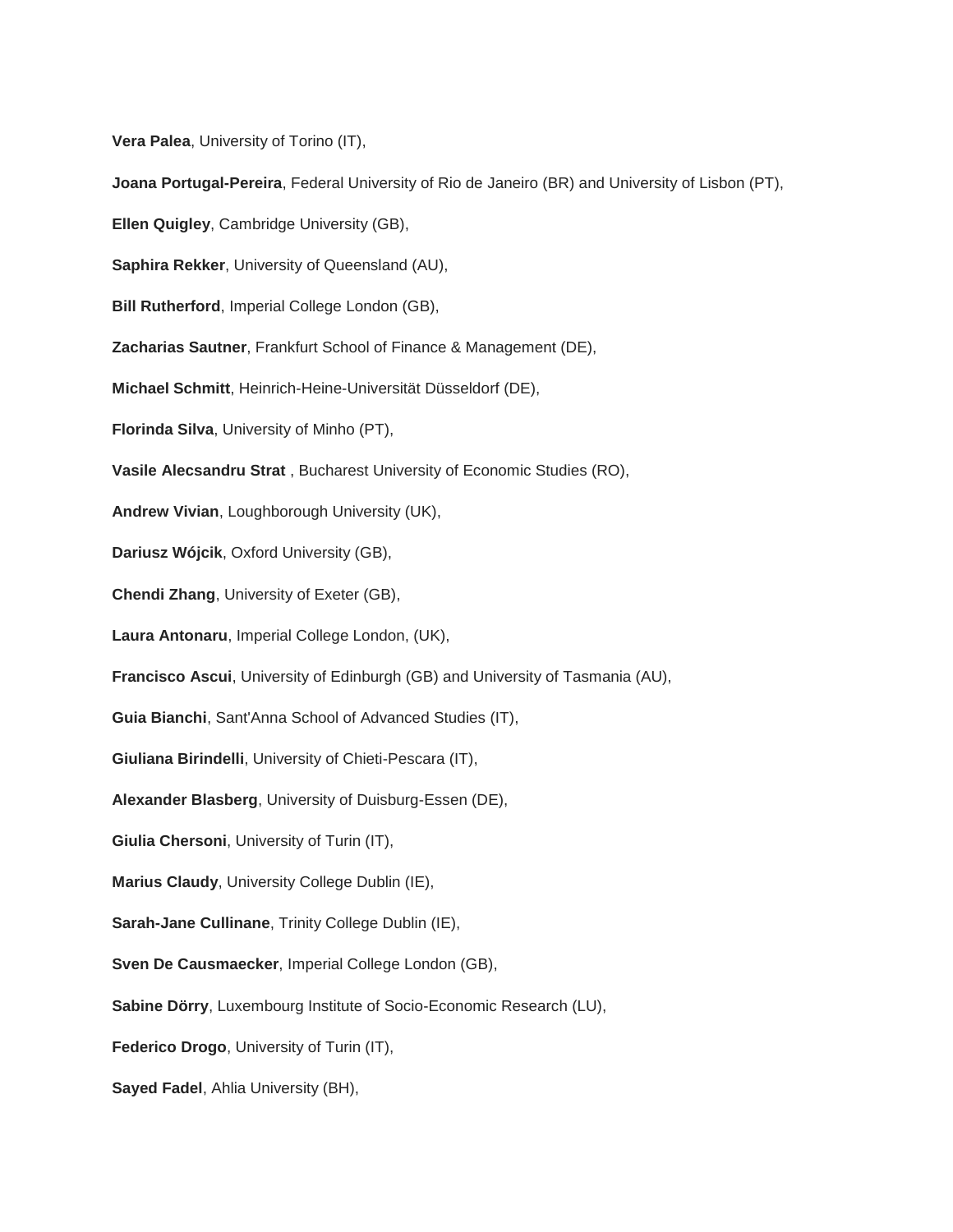**Felix Freese**, Heinrich Heine Universität Düsseldorf (DE), **Sergio Garcia-Vega**, University College Dublin (IE), **Maretno Agus Harjoto**, Pepperdine University (US), **Esther Hennchen**, University College Dublin (IE), **James Hodson**, Josef Stefan Institute (SI), **Emin Huseynov**, University of Rome La Sapienza (IT), **Kristina Kalasinskaite**, Vilnius University (LT), **Mario La Torre**, University of Rome La Sapienza (IT), **Robin Lamboll**, Imperial College London (GB), **Qian Li**, Cardiff University (GB), **Jia Hui Li**, European Molecular Biology Laboratory (DE), **Ming-Tsung Lin**, University of Essex (GB), Yanan Lin, University College Dublin (IE), **Rebecca Maughan**, University College Dublin (IE), **Seán McGarraghy**, University College Dublin (IE), **Jenny Nelson**, Imperial College London (GB), **Albu Catalin Nicolae**, Bucharest Business School (RO), **Martha O'Hagan-Luff**, Trinity College Dublin (IE), **Ifigenia Paliabelos**, University of Hamburg (DE), **Maurizio Riesner**, University Duisburg-Essen (DE), **Bill Rutherford**, Imperial College London (GB), **Jenny Daniela Salazar Zapata**, University of Rome La Sapienza (IT), **Kim Schumacher**, University of Luxembourg (LU), **Hanna Setterberg**, Stockholm School of Economics (SE), **Theresa Spandel**, University of Hamburg (DE),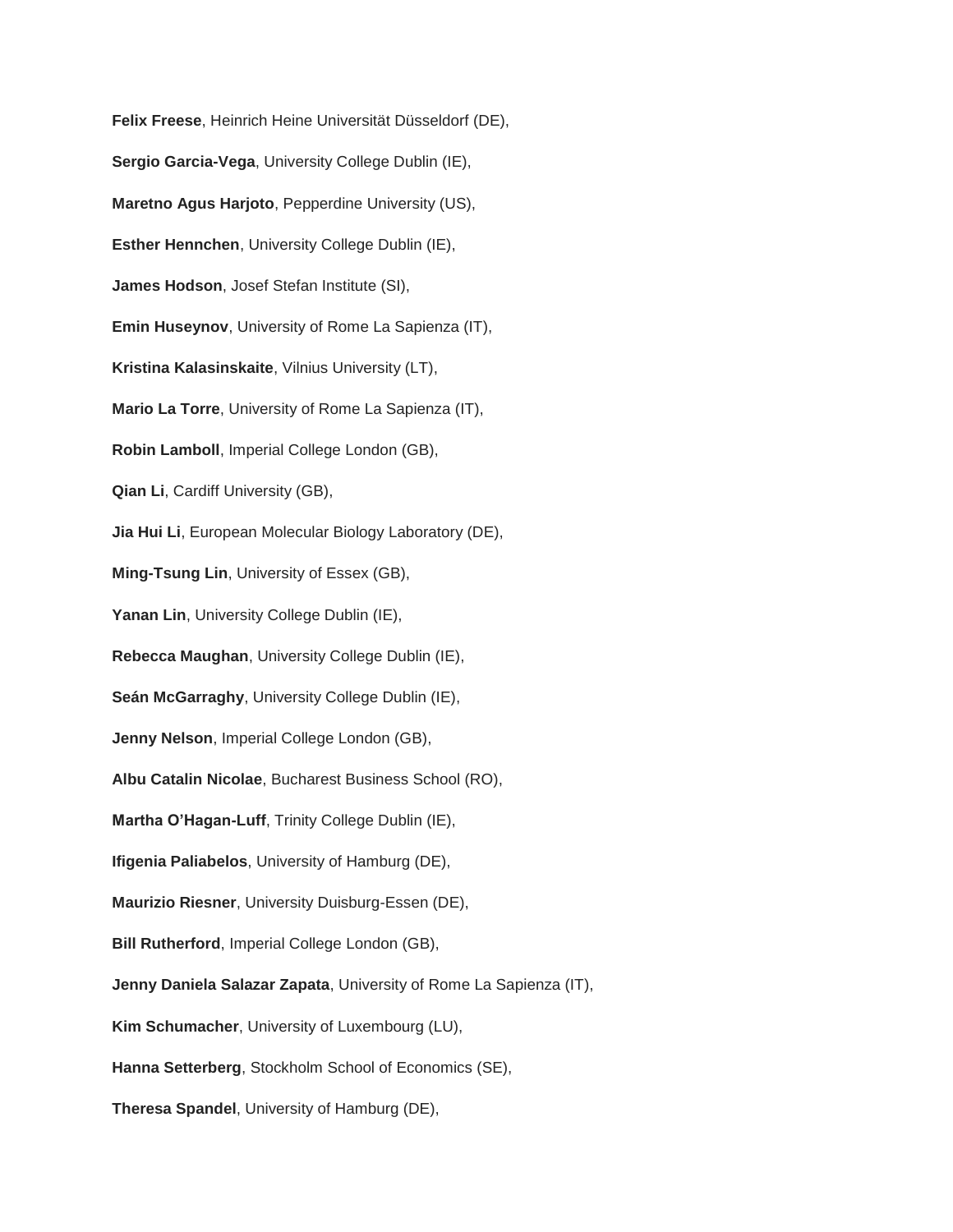**Loukas Spanos**, University of Athens (GR),

**Anita Suurlaht**, University College Dublin (IE)

**Raphael Tietmeyer**, University of Hamburg (DE)

**Ana Flávia Trevizan**, University Lisboa (PT)

**Michael Urban**, University of Oxford (GB)

**Sebastian Utz**, University of St. Gallen (CH)

**Gabija Zdanceviciute**, University College Dublin (IE)

**Xiaoyan Zhou**, University of Oxford (GB)

**Sandrine Dixson-Declève**, EIT Climate KIC Advisory Board Member, Club of Rome Co-President

**National Institute of Meteorology and Hydrology - Bulgaria,** Tania Marinova, Scientific Secretary

**Research Group on Energy, Economics and Systems Dynamics at the University of Valladolid,** Luis Javier Miguel, Coordinator

### **Financial Institutions/Associations**

**Folkesparekassen,** Martha Petersen, Director

**Merkur Cooperative Bank, Denmark,** Charlotte Skovgaard, CEO

**Association of Ethical Shareholders Germany** Tilman Massa, Consultant

**Triodos Bank,** Peter Blom, CEO

**Triodos Investment Management,** Jacco Minnaar, CEO

**ASN Bank** Arie Koornneef, CEO

**ASN Beleggingsfondsen** Bas-Jan Blom, Director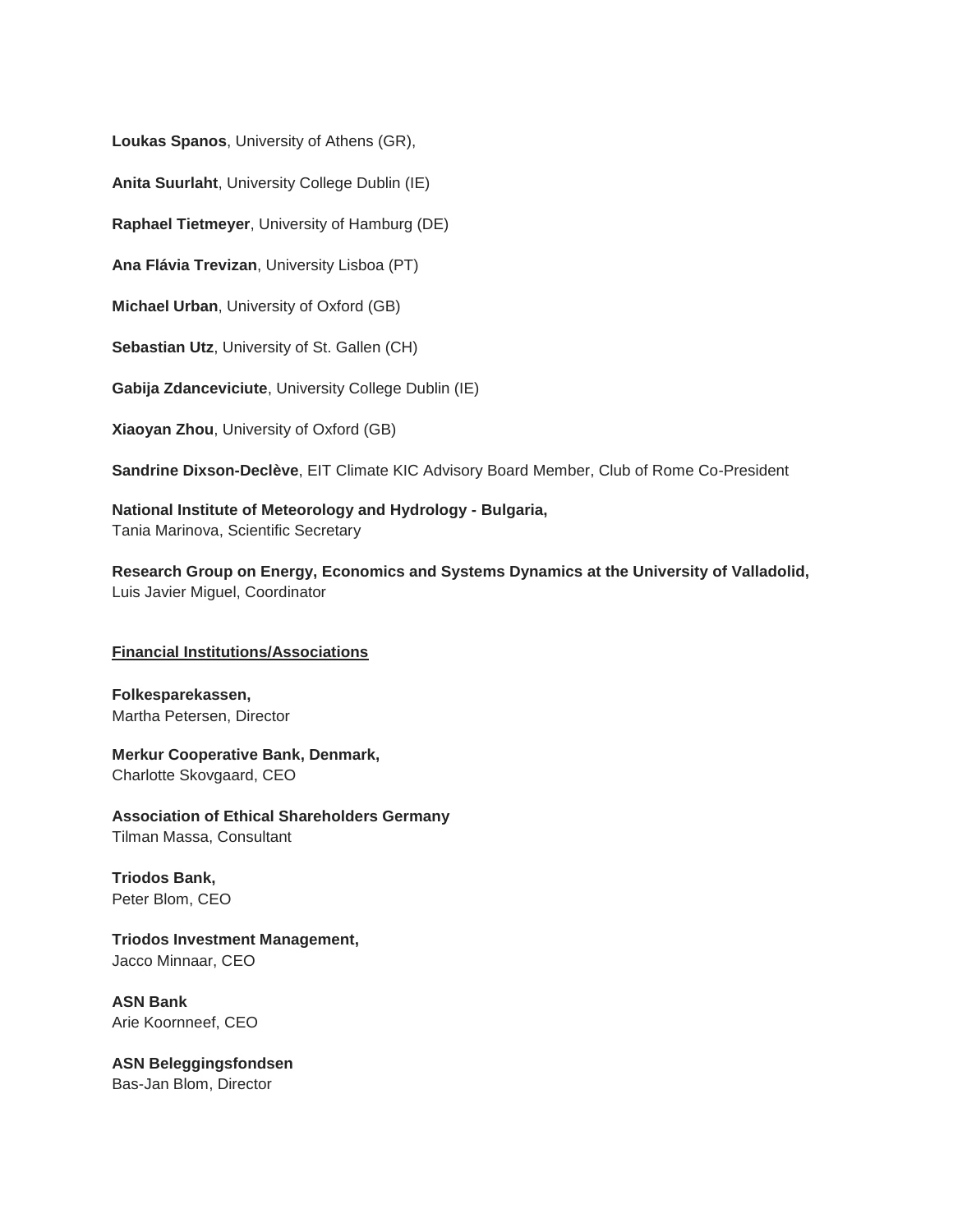# **Eurosif - the European Sustainable Investment Forum,**

Victor van Hoorn, Executive Director

### **Civil Society**

**WWF European Policy Office**, Sebastien Godinot, Senior Economist

**Climate Bonds Initiative**, Sean Kidney, CEO

**Climate Strategy & Partners**, Peter Sweatman, Chief Executive

**Transport & Environment**, Luca Bonaccorsi, Director of Sustainable Finance

**BirdLife Europe and Central Asia,** Ariel Brunner, Acting Director and Senior Head of Policy

**E3G - Third Generation Environmentalism,** Tsvetelina Kuzmanova, Policy Advisor

**Greenpeace European Unit,** Magda Stoczkiewicz, Programme Director

**European Environmental Bureau,** Blaine Camilleri, Policy Officer for Fiscal Reform and Circular Economy

**Friends of the Earth Europe** Colin Roche, Programme Coordinator Climate Justice and Energy

**ClientEarth,** Anaïs Berthier, Head of EU Affairs

**Reclaim Finance,** Lucie Pinson, Executive Director

**Bellona Europa,** Jonas Helseth, Director

**Climate & Company,** Ingmar Juergens, Managing Director

**Climate Action Network (CAN) Europe,** Markus Trilling, Finance and Subsidies Policy Coordinator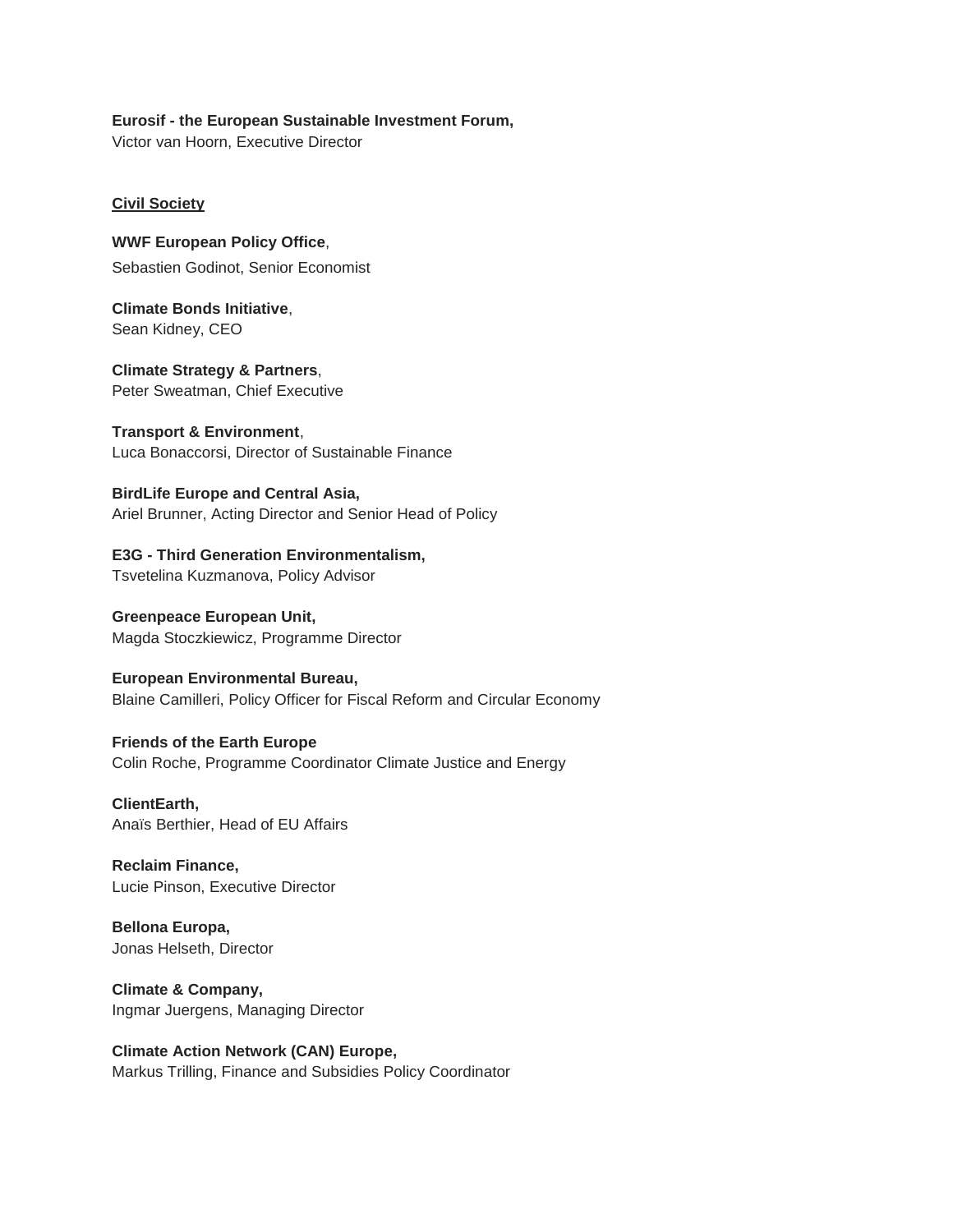**Oil Change International,** Elizabeth Bast, Director

**WeMove Europe,** Virginia López Calvo, Senior Campaigner

**Avaaz,** Pascal Vollenweider, Climate Campaign Director

**Ecumenical Council for Corporate Responsibility,** Christopher Stockwell, Chair

**ActionAid International,** Isabelle Brachet, EU Policy Advisor

**NABU,** Verena Bax, Policy Officer EU Energy, Climate and Finance

**ECOS,** Mathilde Crêpy, Senior Programme Manager

**Alliance of Associations Polish Green Network** Joanna Furmaga-Stoczkiewicz, President

**Zelena akcija, Croatia,** Marija Mileta, Gas campaigner/Communications Coordinator

**Stowarzyszenie Ekologiczne EKO-UNIA (Ecological Association EKO-UNIA),** Radosław Gawlik, President

**Environmental Planning and Education Network,**

Dr. Munkácsy Béla, President

**Fundacja "Rozwój TAK - Odkrywki NIE", Poland**  Kuba Gogolewski, Senior Finance Campaigner

**Pasaules Dabas Fonds,** Jānis Rozītis, Director

**Institute for Circular Economy - Bulgaria,** Svetoslav Stoykov, Director

**Humusz Szövetség,** György Szabó, Zero Waste Program Manager

**Fondation Nicolas Hulot,** Alain Grandjean, Président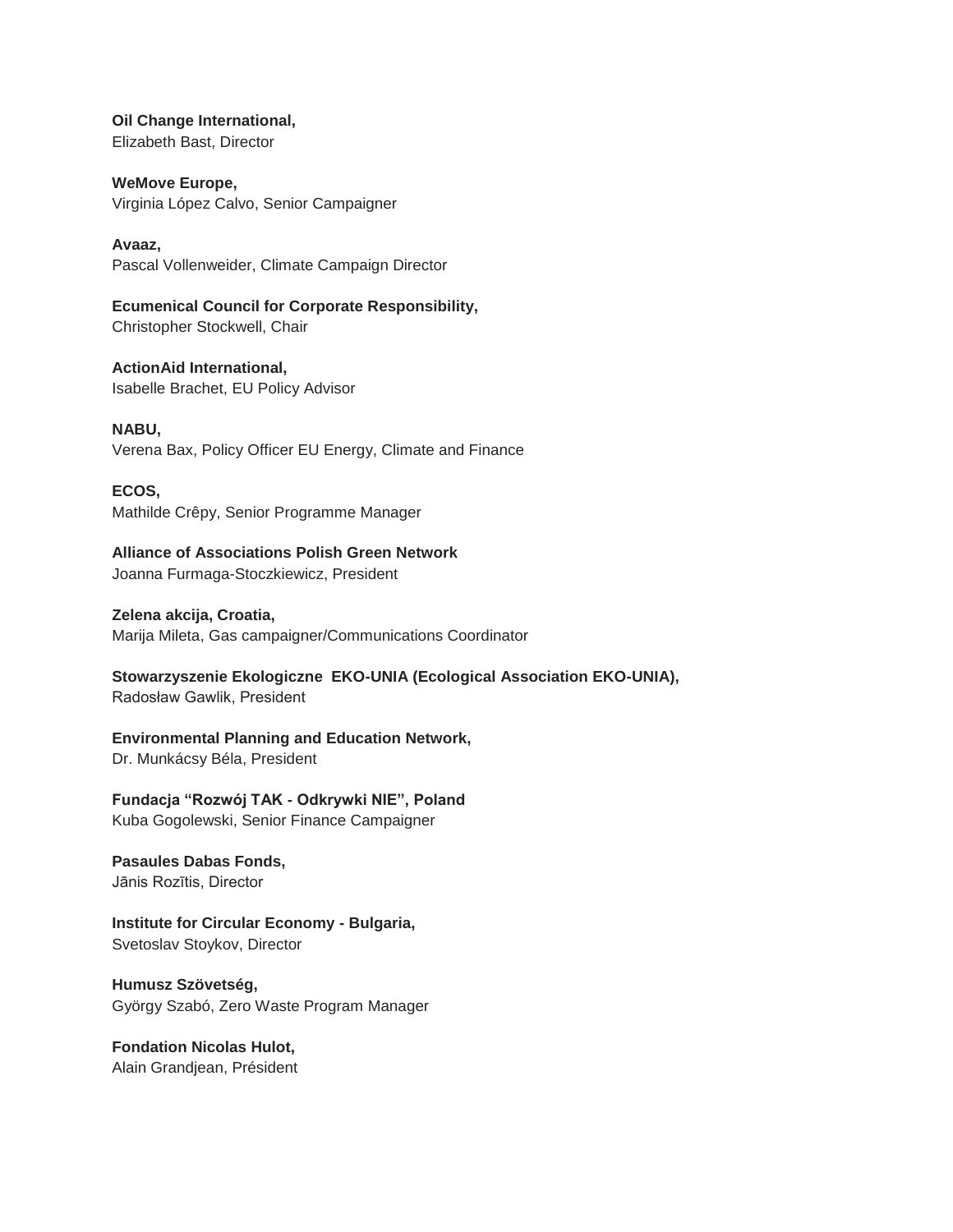**Swedwatch,** Davide Maneschi, Project Manager Climate

**Food & Water Action Europe,** Frida Kieninger, Senior Campaigner

**Re-set: platform for socio-ecological transformation,** Josef Patočka, Researcher & Campaigner

**Umanotera, Slovenian Foundation for Sustainable Development,** Jonas Sonnenschein, Policy Officer

**BankTrack,** Johan Frijns, Director

**Bankwatch Romania,** Laura Nazare, Energy Transformation Campaigner

**Andy Gheorghiu Consulting,** Andy Gheorghiu, Campaigner & Consultant

**Green Liberty,** Janis Brizga, Chair

**Stowarzyszenie Pracownia na rzecz Wszystkich Istot,** Radosław Ślusarczyk, President of the Management Board

**Clean Air Action Group (Hungary),** András Lukács, President

**Society for Sustainable Living (STUŽ),** Jiří Dlouhý, Chairman

**Éghajlatvédelmi Szövetség / Hungarian Climate Alliance,** Lajtmann Csaba, President

**Reflex Környezetvédő Egyesület,** Ferenc Horváth, President

**Foundation for Environment and Agriculture, Bulgaria,** Albena Simeonova, President

**Climate Action Coalition, Bulgaria,** Borislav Sandov, Campaign Coordinator

**Environmental Association "Za Zemiata", Bulgaria** Svetoslav Stoykov, Project Coordinator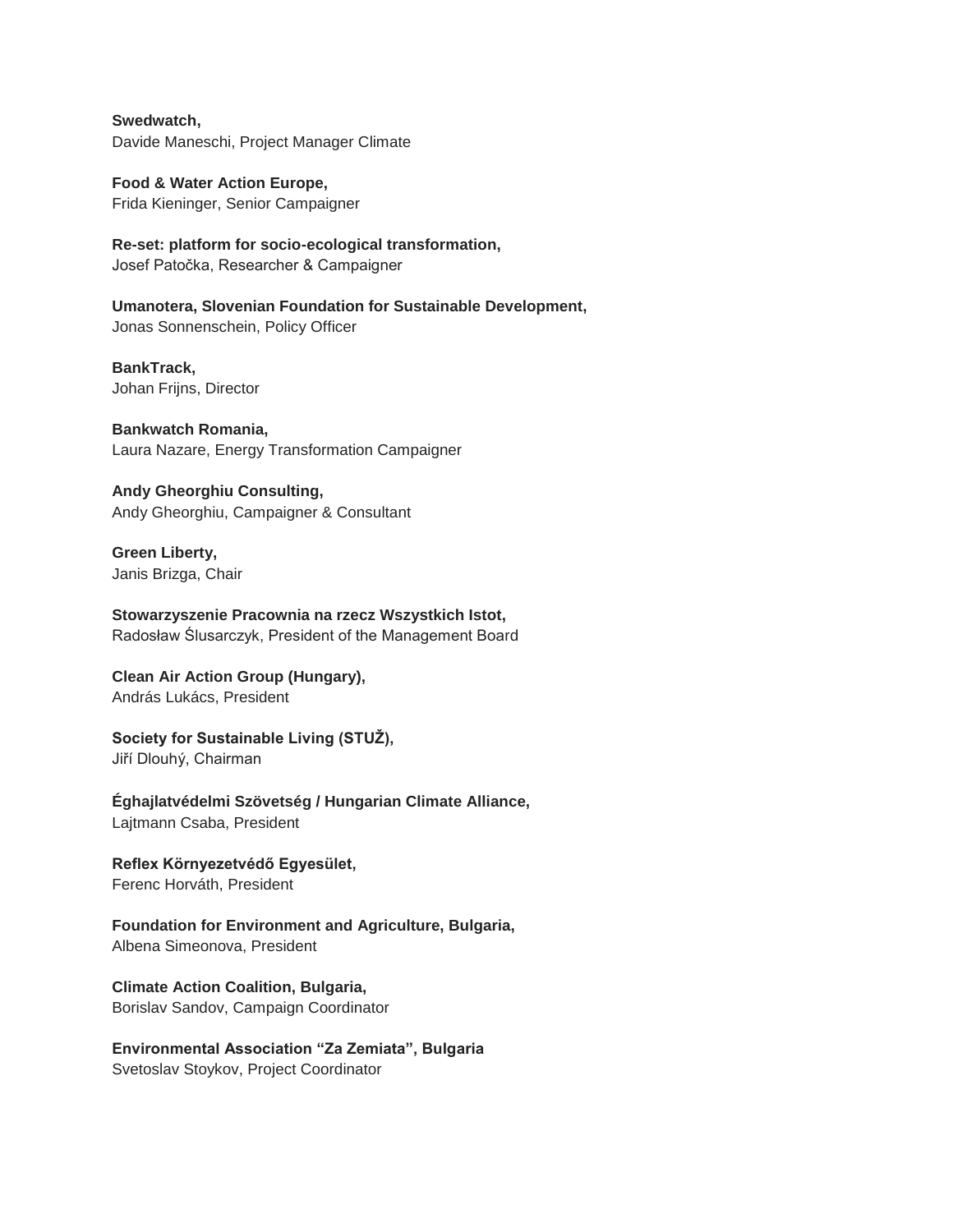**Institute for Circular Economy - Bulgaria,**

Svetoslav Stoykov, Director

**Bluelink Foundation,** Natalia Dimitrova, Chair of the Board

**Socio-Ecological Union international,** Sviatoslav Zabelin, Coordinator

**350 Denmark,** Thomas Meinert Larsen, Policy Officer

**ASUFIN - Asociación de Usuarios Financieros** Patricia Suárez, President

## **CEE Bankwatch Network,**

Raphael Hanoteaux, EU Policy Officer

**Deutsche Umwelthilfe** Sascha Müller-Kraenner, CEO

**Fair Finance International,** Kees Kodde, Coordinator

**Veblen Institute for Economic Reforms,** Wojtek Kalinowski, Co-Director

**Centre for Transport and Energy,** Barbora Urbanová, Director

**VedvarendeEnergi,** Wawa Wang, Finance and Governance Program Director

**Association of European Energy Research Centres (EUREC)** Greg Arrowsmith, Secretary General

**Global Witness** Dominic Eagleton, Senior Campaigner

**National Ecological Center of Ukraine,** Ruslan Havryliuk, Head

**Fair Finance Guide Netherlands (Eerlijke Geldwijzer),** Peter Ras, Project Lead

**Estonian Green Movement,** Madis Vasser, Board member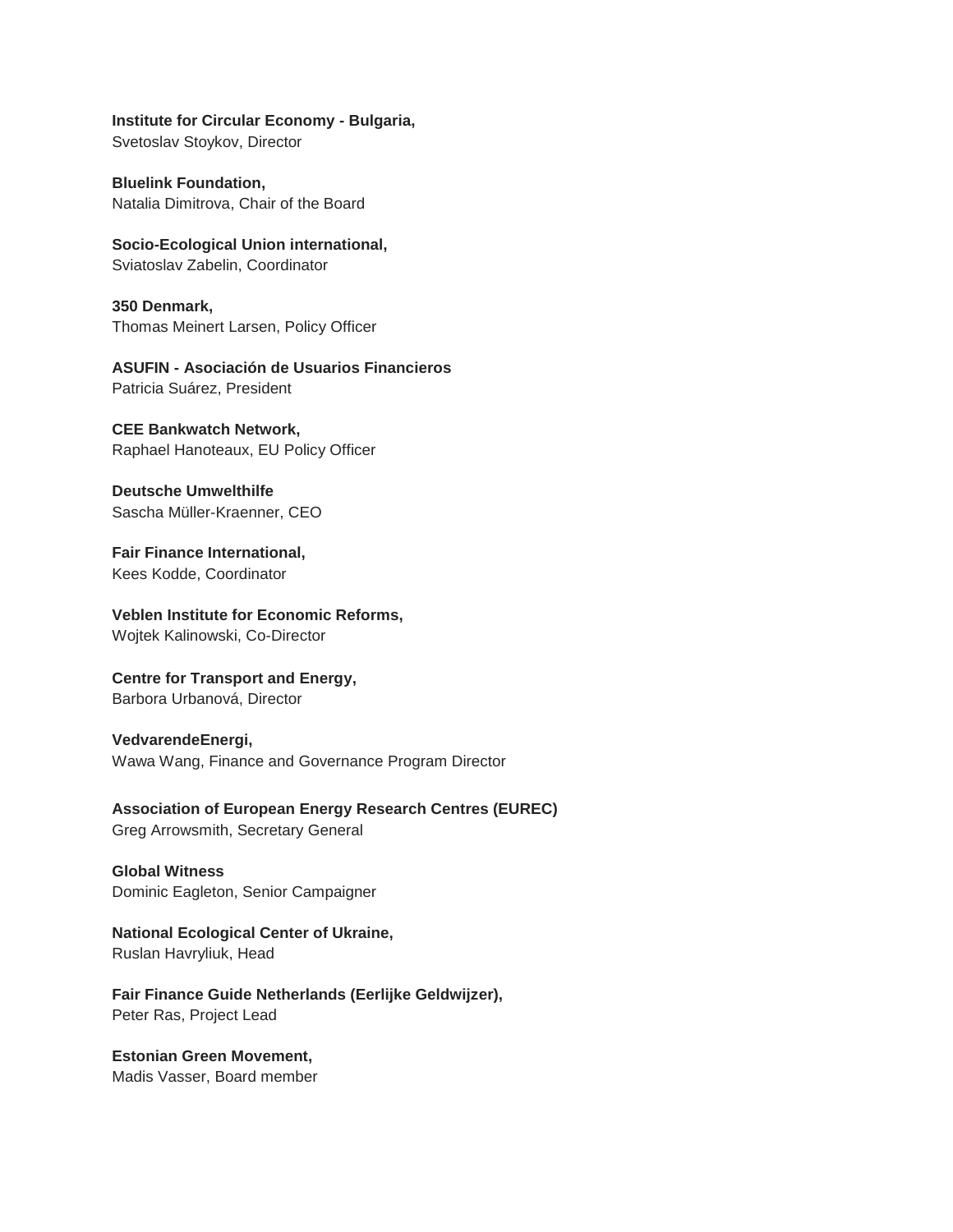**Energiaklub,** Martina Méhes, Managing and Policy Director

**The Common Good,** Niels Aagaard, Chairman

**Abibinsroma Foundation,** Kenneth Amoateng, Director

**Debt Observatory in Globalisation (ODG),** Josep Nualart Corpas, Energy & Climate Researcher

**Treeunion Netherlands,** Paul Dufour, Chairman

**Energy Watch Group,** Hans-Josef Fell, President

**Focus Association for Sustainable Development,** Živa Kavka Gobbo, Chair

**ShareAction,** Maria van der Heide, Head of EU Policy

**Ocean Energy Europe,** Rémi Gruet, CEO

**Re:Common,** Elena Gerebizza, Senior Researcher and Campaigner

**EKOenergy Ecolabel,** Steven Vanholme, Programme Manager

**ZERO - Association for the Sustainability of the Earth System,** Francisco Ferreira, President

**Réseau Action Climat France** Neil Makaroff, Europe Policy Officer

**Cittadini per l'Aria Onlus, Italy** Anna Gerometta, President

**Transport & Environment France,** Diane Strauss, Director

**Transport & Environment Italy,** Carlo Tritto, Policy Officer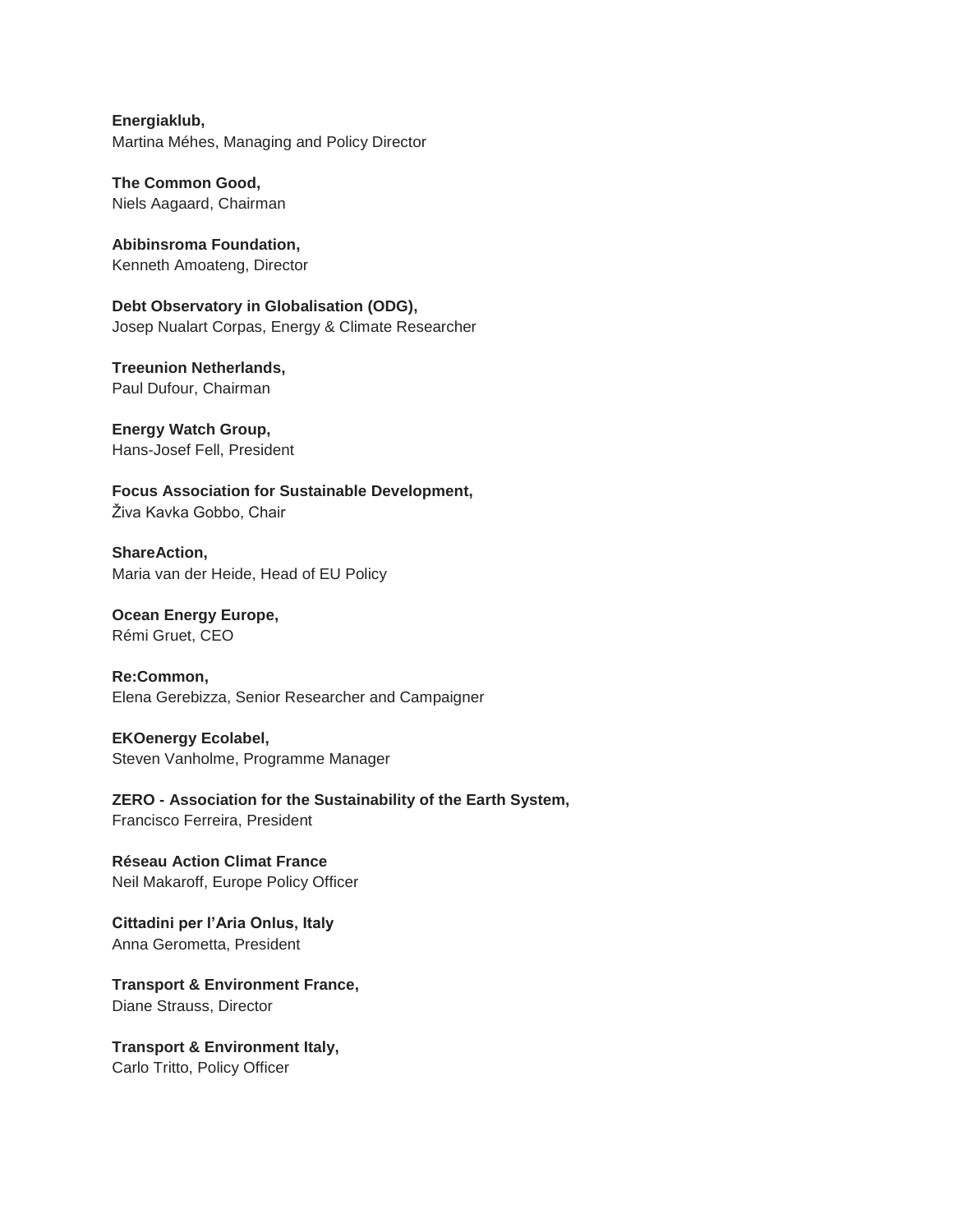**Redazione emergenzaclimatica.it,** Angelo Gagliani, Coordinatore

**Legambiente,** Edoardo Zanchini, Vice-President

**SDGLabs.ai** Hampus Adamsson, Executive Chairman

**Sciaena - Oceans Conservation Awareness,** Gonçalo Carvalho, Executive Coordinator

**FairFin,** Els Lauriks, Coordinator

**Urgewald,** Regine Richter, Energy Campaigner

**SumOfUs,** Eoin Dubsky, Campaigner

**50by40,**  Lasse Bruun, CEO

**Climate Safe Lending Network,** James Vaccaro, Executive Director

**Limity Jsme My,** Zuzana Vlčková, Member of collective

**Ecologistas en Acción,** Sagrario Monedero López, Gas Campaigner

**Citizens' Climate Europe,** James Collis, Chair

**Deutscher Naturschutzring - German League for Nature, Animal Protection and Environment,** Florian Schöne, Political Director

**Climáximo,** João Costa, Volunteer

**Ecoloxistes n'Aición d'Asturies,** Paco Ramos, Spokesman

**Rifondazione Comunista,** Elena Mazzoni, National Secretary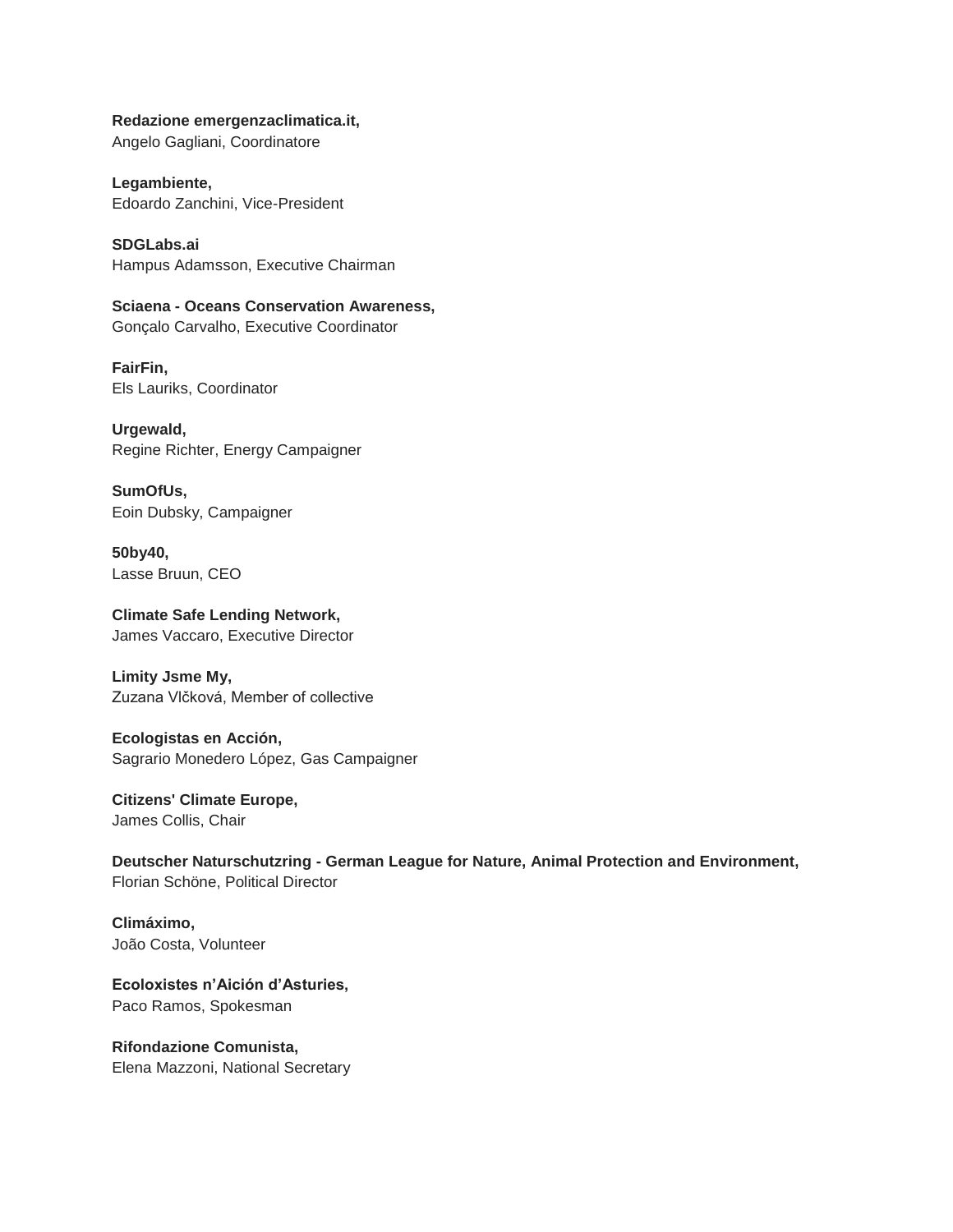**Both ENDS,** Niels Hazekamp, Senior Policy Officer

**Nodo Cantabria Plataforma por un Nuevo Modelo Energético,**

Luis Cuena, Spokesman

**Legalità per il clima,** Michele Carducci, Coordinator

**Carbon Market Watch,** Gilles Dufrasne, Policy Officer

**Climateka,** Plamena Marinova, Project Coordinator

**ECODES - Fundación Ecología y Desarrollo,** Víctor Viñuales, Director Ejecutivo

**ActionAid Denmark,** Eigil Johannisson, Sustainable Finance Advisor

**Nesehnuti,** Martin Hyťha, Board Member

**VCOE,** Ulla Rasmussen, Senior Policy Officer

**National Society of Conservationists, Hungary,** Akos Eger

**AnsvarligFremtid,** Johannes Lundberg, Campaign Coordinator

**Rivers without Boundaries,** Eugene Simonov, Coordinator

**VšĮ "Žiedinė ekonomika"** Domantas Tracevicius, Director

**Stop Waste Incineration, Protect the Environment,** Lindsey Williams, Secretary

**Natuur & Milieu** Sanne van Keulen, Project Lead Financial Sector

**Divestera AP-fonderna,** Maria Hammer, Project Leader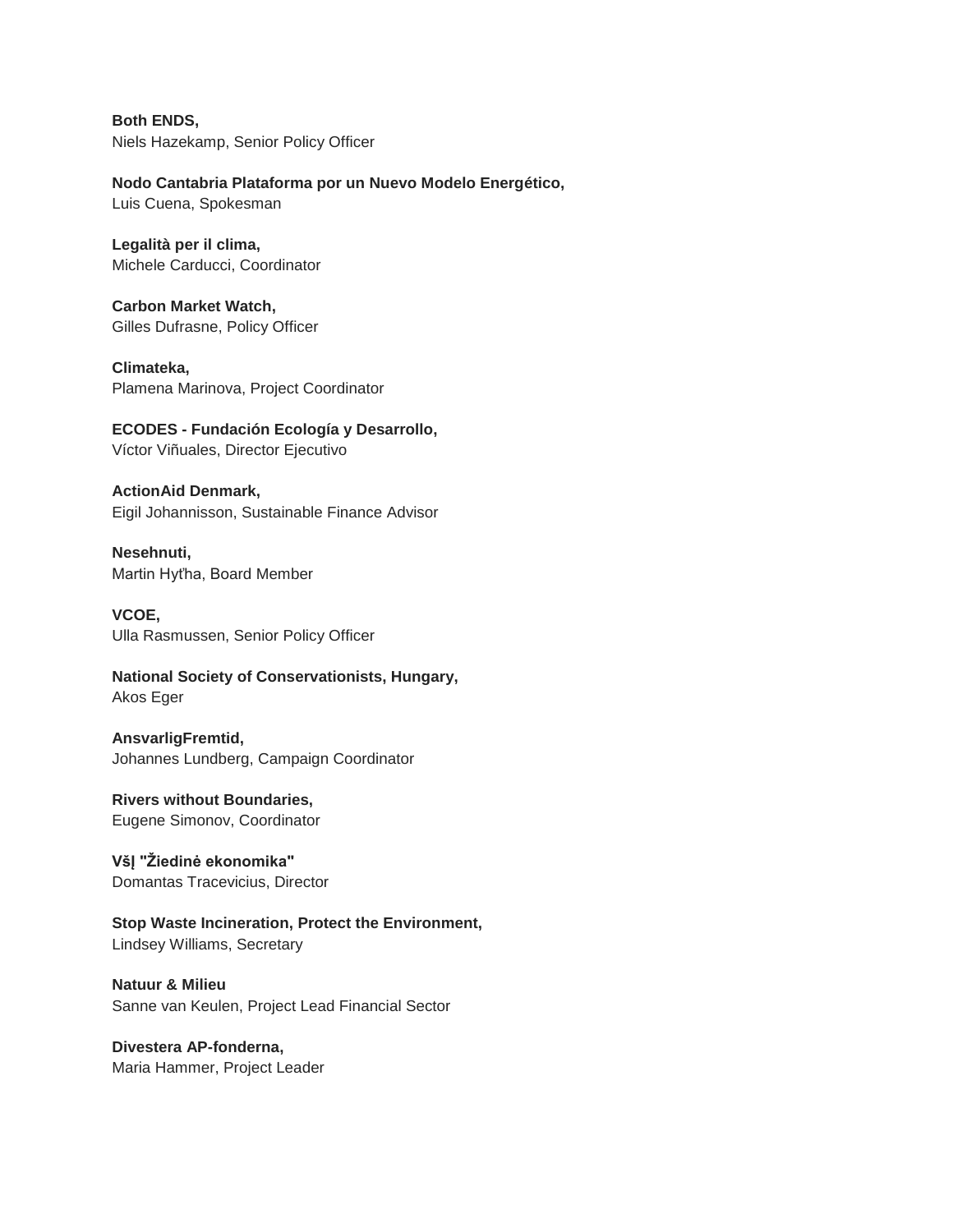#### **Biodiversity Conservation Center,**

Alexey Zimenko, Director General

**Défense Des Milieux Aquatiques,** Philippe Garcia, President

**Baltic Pipe Nej Tak (Block Baltic Pipe),** Charlotte Valløe, Coordinator

**Limity Jsme My,** Zuzana Vlčková, Member of Collective

**CSOP Veronica (Ecological Institute),** Yvonna Gaillyová, Chairwoman

**Pensioen Vergroeners (the Netherlands),** Cindy Coltman, Senior Policy Officer

**Negative Emissions Platform asbl,** Anna Dubowik, Secretary General

**Milieudefensie - Friends of the Earth Netherlands** Jonas Hulsens, Senior Policy Officer

**Partnership for Policy Integrity,** Mary S. Booth, PhD, Director

**Sí Se Puede Canarias,** Ruth Acosta Trujillo, Political Representative

**Red Tree Heritage Institute,** Leon Kebe, Director

**Eco-Union,** Kristian Petrick, Senior Consultant

**Forum Ökologie & Papier,** Evelyn Schönheit, Environmental Specialist

**Etika,** Alexander Feldmann, Coordinator

**Terra Cypria - the Cyprus Conservation Foundation,** Lefkios Sergides, Director

**Crimean Republican Association Ekologiya i Mir,**  Andrey Artov, Deputy Head